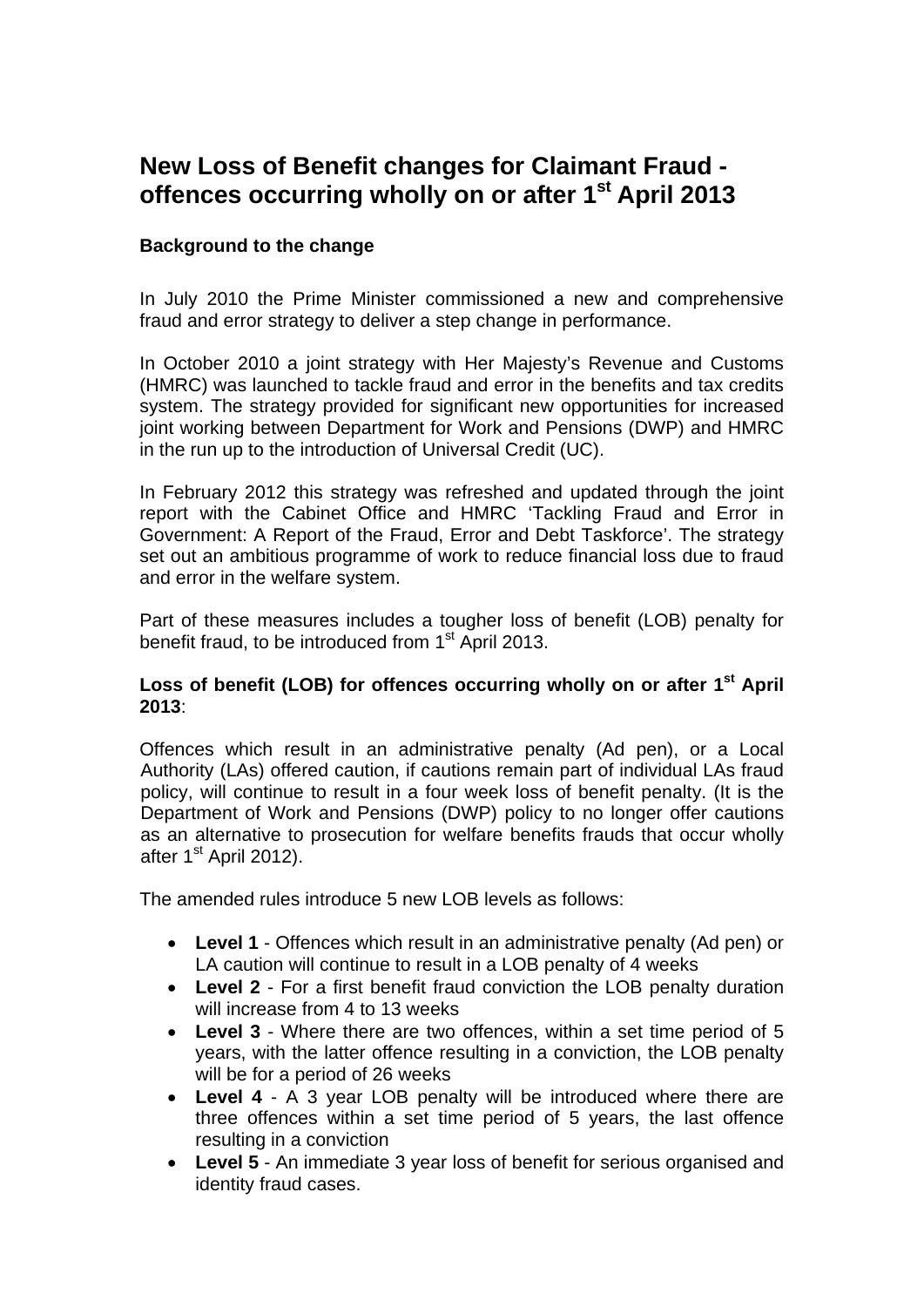One offence is listed in the Welfare Reform Act 2012; it is a conviction of common law offence of conspiracy to defraud in England and Wales, all other offences will be prescribed in regulations.

- Prescribed offences will have to be accompanied by at least one of the following:
- The criminal court finding an overpayment of £50,000 or more,
- The person receiving a sentence of at least one year's imprisonment (including a suspended sentence).
- This will ensure that only the most serious organised or identify fraud related cases are captured by these provisions.

### **Impact on Local Authorities and Housing Benefit**

For LAs, these changes will apply to cases where there has been a conviction for Housing Benefit (HB) fraud, or where HB falls to be sanctioned as a result of general benefit fraud where it is not a passported benefit case. *See annex 1.* 

This will mean that HB will be reduced as now, by 40 per cent (Or 20 per cent if someone in the family is pregnant or seriously ill), but for the longer periods of 13 weeks; 26 weeks; or 3years, as appropriate.

Claimants whose HB has been reduced as a result of the new LOB penalty will not be entitled to a discretionary housing payment to make up the shortfall. Regulation 3(l) of the Discretionary Financial Assistance Regulations 2001 has been amended so that such a payment cannot be made to a claimant who is subject to a loss of benefit for a fraud offence.

The new Council Tax Support being introduced by Local Authorities (LAs) from April 2013 to replace Council Tax Benefit (CTB) is not a Social Security benefit and therefore is not included as a sanctionable benefit within the new LOB changes.

Any offences **not** committed wholly on or after 1<sup>st</sup> April 2013 will need to continue to be considered under the existing LOB provisions (known as one strike and two strike LOB rules). There will be no link between the existing one and two strike LOB penalties and the new LOB regime from 1/4/13.

Linking for the new LOB regime from 1/4/13 has been set as a 5 year time period. For example: Offence A committed on or after 1/4/13 must be within 5 years of offence B for linking and escalation to apply. Similarly offence B must be within 5 years of offence C for further escalation to take place.

The two LOB regimes will by necessity, run in tandem for a number of years.

There will be a considerable time lag between the introduction of the legislation in April 2013 and the first cases for which the imposition of a LOB penalty under the new regime is appropriate. It is likely that these cases will not appear until the beginning of 2014 at the earliest. This is due to the fraud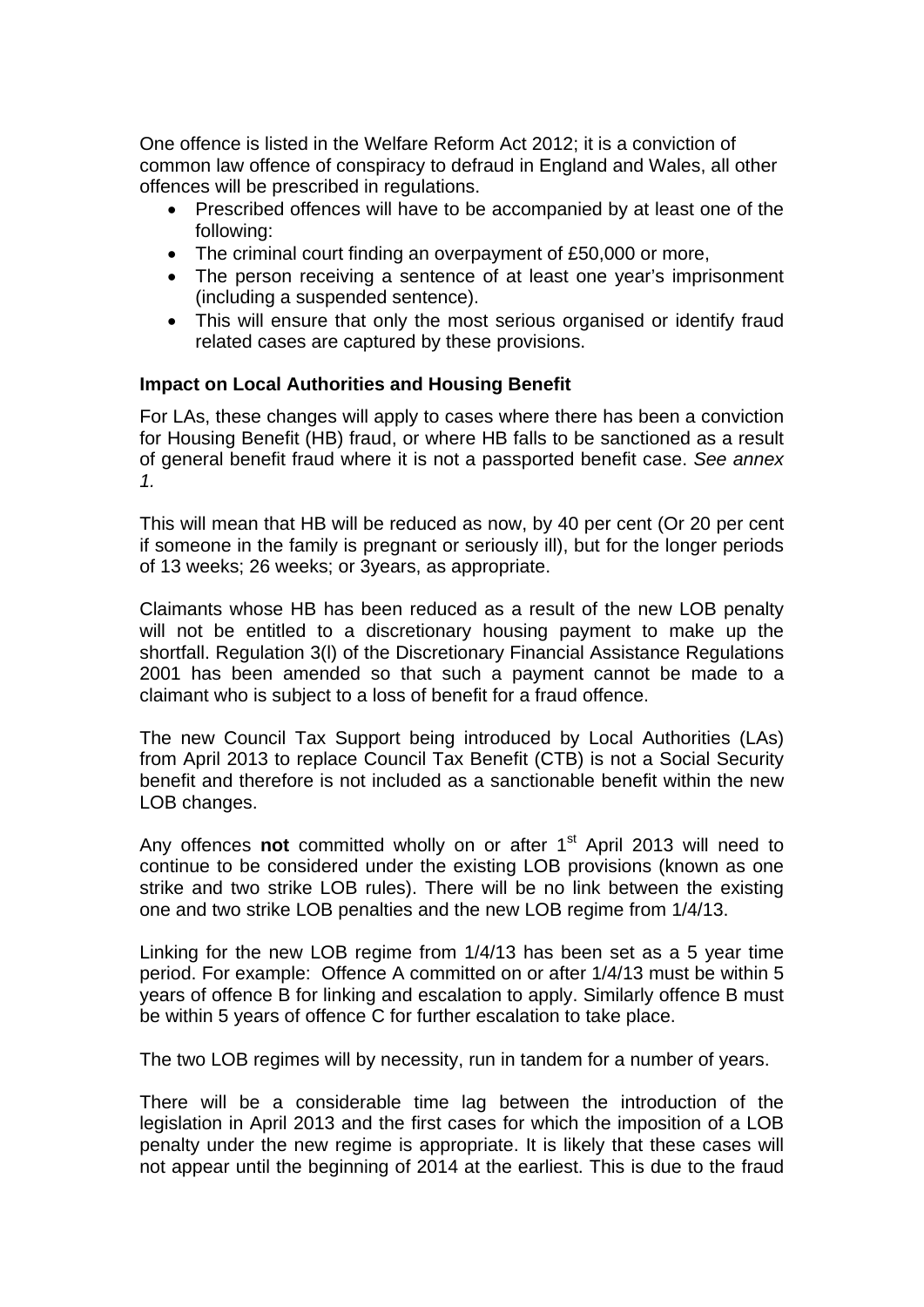offence needing to be committed wholly on or after 1<sup>st</sup> April 2013, the associated investigation activities, the preparation of the case for referral to the Her Majesty's Courts and Tribunal Service (HMCTS), and the eventual conviction outcome being notified.

LAs may wish to bear this time lag in mind when considering planning activities.

Legislation changes:

- Loss of Benefit powers are contained in the Social Security Fraud Act 2001
- This was recently amended by the Welfare Reform Act 2012
- The above Acts give us regulating powers, the LOB Regs are Social Security (Loss of Benefit) Regulations 2001 / 4022
- The above LOB Regs were recently amended by the Social Security (Loss of Benefit) (Amendment) Regulations 2013 / 385

**Changes to forms and notifications/letters** – Changes will be required to existing LOB forms and notifications to claimants, e.g. we have developed a new form, FPA7 (LOB) for use in new LOB penalties cases. DWP will not be responsible for providing customer letter for LAs. If you have any letters that you issue to your customers to inform them of a loss of benefit, you may want to start looking at them now to consider incorporating changes. We will however provide a sample letter that you may wish to use as a template when developing your own letter(s).

**Changes to existing guidance and learning and development** - The Loss of Benefit Project which sits within the wider DWP Fraud & Error programme has developed generic messages that each LA can then tailor to meet the systems and processes they have in place.

**Changes to IT** – Following consultation with LA IT Software suppliers and LAs, it was decided that no funding would be provided to update the LA systems. Discussions took place with Security Operations Group to explain the decision, and has also been shared with software suppliers.

**Management Information (MI)** - There will be no new burdens placed on LAs with regard to capturing new MI for the updated LOB regime. LAs should continue to capture this information in line with current processes. Their will be an amendment to the Single Housing Benefit Extract (SHBE) Guidance to advise that new LOB cases should be captured in line with current processes also.

**Single Fraud Investigation Service (SFIS)** - During the transition to the new joined up working, new process flows have been developed to reflect the differences if the LA is operating under SFIS working practises, as well as detailing the process for those LAs who aren't.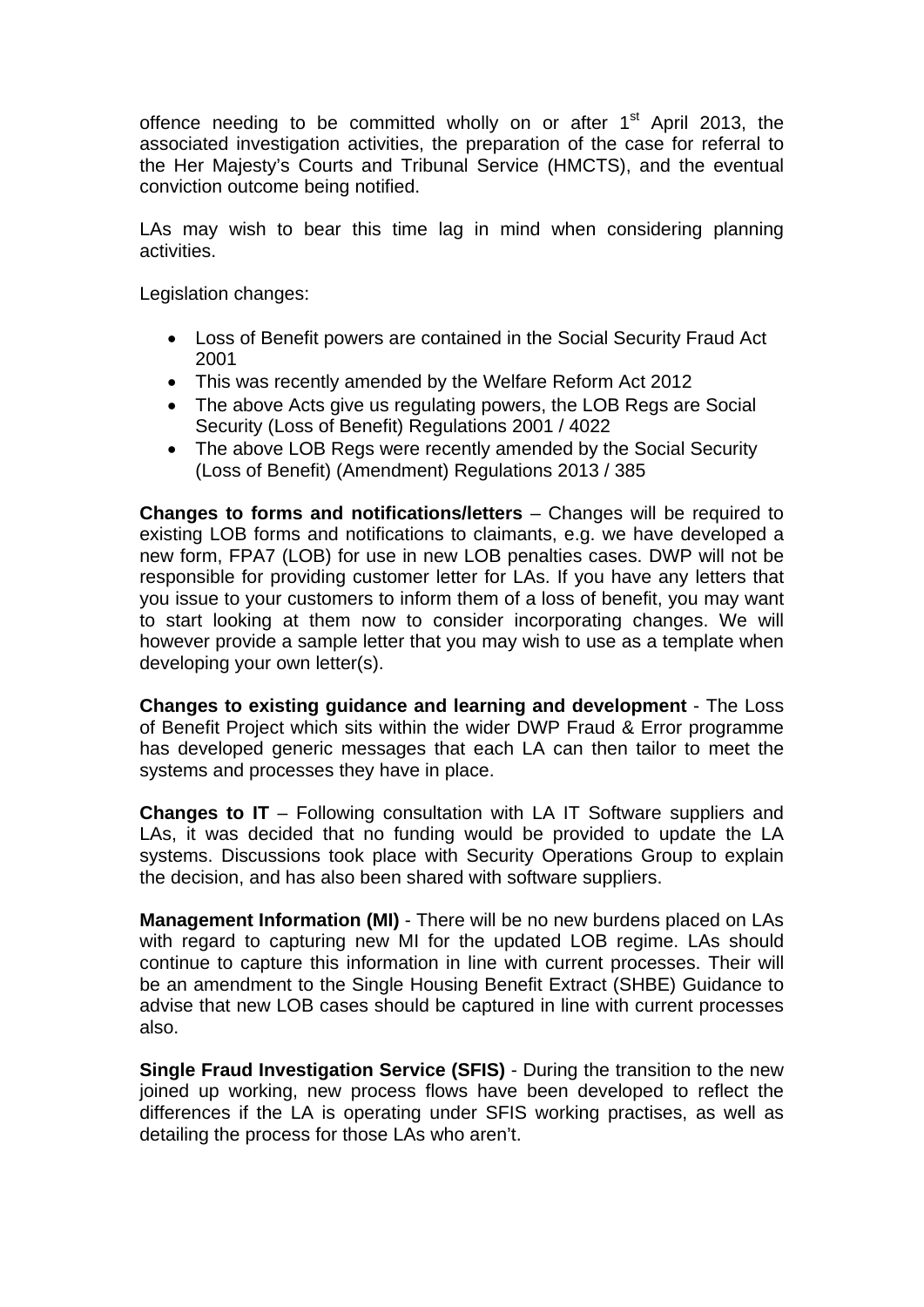**Key date** - The legislation that supports the tougher Loss of Benefit penalty regime comes into force from 1<sup>st</sup> April 2013.

### **Communications and Publicity**

Discussions on the LOB changes have taken place with various groups and forums representing LA interests, e.g. Local Authority Area (LAA) steering group; LA Security Operations Group (SOG) and LA Practitioners Operational Group (POG) and these, together with information and updates via bulletins etc. have been shared with LAs to deliver consistent messages about the change.

[www.gov.uk](http://www.gov.uk/) provides high level generic information on the likely effects on Claimants benefit(s) with regard to benefit fraud.

It will be for individual LAs to consider if and how they wish to publicise the introduction of the new tougher LOB penalties regime.

#### **Next Steps**

The DWP Fraud and Error programme Loss of Benefit project team will be providing more information in the near future to help LAs with their planning for the implementation of the new LOB changes via these Bulletins. If however you prefer to have them sent direct to specific contacts within your LA, please forward details to the e-mail below.

In the meantime, if you have any questions or feedback on the content of this factsheet, please email:

[FRAUDANDERROR.LOSSOFBENEFITS@DWP.GSI.GOV.UK](mailto:FRAUDANDERROR.LOSSOFBENEFITS@DWP.GSI.GOV.UK)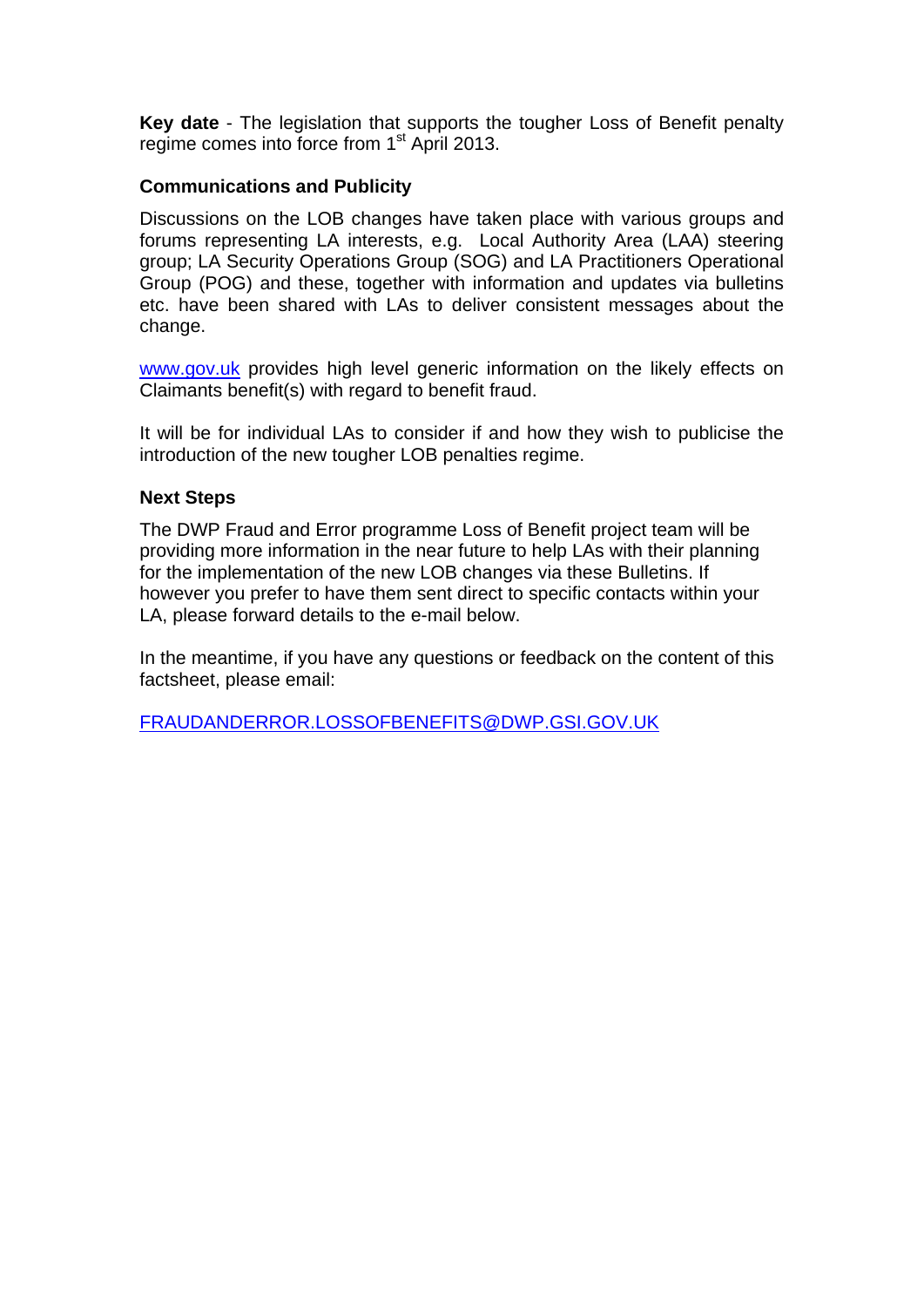# **Annex 1 - List of benefits / Credits and whether they are disqualifying or sanctionable**

Some benefits are disqualifying but not sanctionable (Column B) and others are both disqualifying and sanctionable (Column C).

Accordingly, an offence may be committed against a disqualifying benefit but the sanction would be imposed on a different but sanctionable benefit.

Most benefits are disqualifying, meaning that fraud against them would trigger the loss of benefit sanction to all sanctionable benefits the claimant is receiving.

Some benefits are disqualifying but not sanctionable. The reason for this tends to be the reason why the benefit is paid – for example if paid to meet the extra costs of disability or retirement pension. The Department sees these benefits as falling in categories of extra need, for the benefit of others, or protecting claimants that might be especially vulnerable to hardship.

| A                                                                                    | B                                                                            | C                                                                         |
|--------------------------------------------------------------------------------------|------------------------------------------------------------------------------|---------------------------------------------------------------------------|
| <b>Benefits/credits that</b><br>are neither<br>'disqualifying' nor<br>'sanctionable' | <b>Benefits/credits that are</b><br>disqualifying' but not<br>'sanctionable' | Benefits/credits that are both<br>'disqualifying' and<br>'sanctionable'   |
| <b>Maternity Allowance</b>                                                           | <b>State Pension</b>                                                         | <b>Income Support</b>                                                     |
| <b>Statutory Maternity Pay</b>                                                       | Jobseeker's Allowance<br>(Joint claim couples) *                             | Jobseeker's Allowance (single<br>person and non joint claim<br>couples) # |
| <b>Statutory Sick Pay</b>                                                            | <b>Graduated Retirement</b><br><b>Benefit</b>                                | <b>Standard Housing/Council Tax</b><br>Benefit**                          |
| <b>Statutory Adoption Pay</b>                                                        | <b>Disability Living Allowance</b>                                           | Incapacity Benefit #                                                      |
| <b>Statutory Paternity Pay</b>                                                       | Attendance Allowance                                                         | Carer's Allowance #                                                       |
| Health in Pregnancy<br>Grant                                                         | <b>Child Benefit</b>                                                         | War Pensions #                                                            |
| Pneumoconiosis<br>(Workers'<br>Compensation) 1979                                    | Guardian's Allowance                                                         | <b>Widows Pension/Bereavement</b><br>Allowance#                           |
| 2008 Diffuse<br>Mesothelioma Scheme                                                  | <b>Social Fund Payments</b>                                                  | <b>Widowed Mothers/Parents</b><br>Allowance #                             |
|                                                                                      | <b>Christmas Bonus</b>                                                       | Industrial Injuries Disablement<br>Benefit #                              |
|                                                                                      | Industrial Injuries (inc. Old<br><b>Cases) Constant Attendance</b>           | Industrial Death Benefit #                                                |